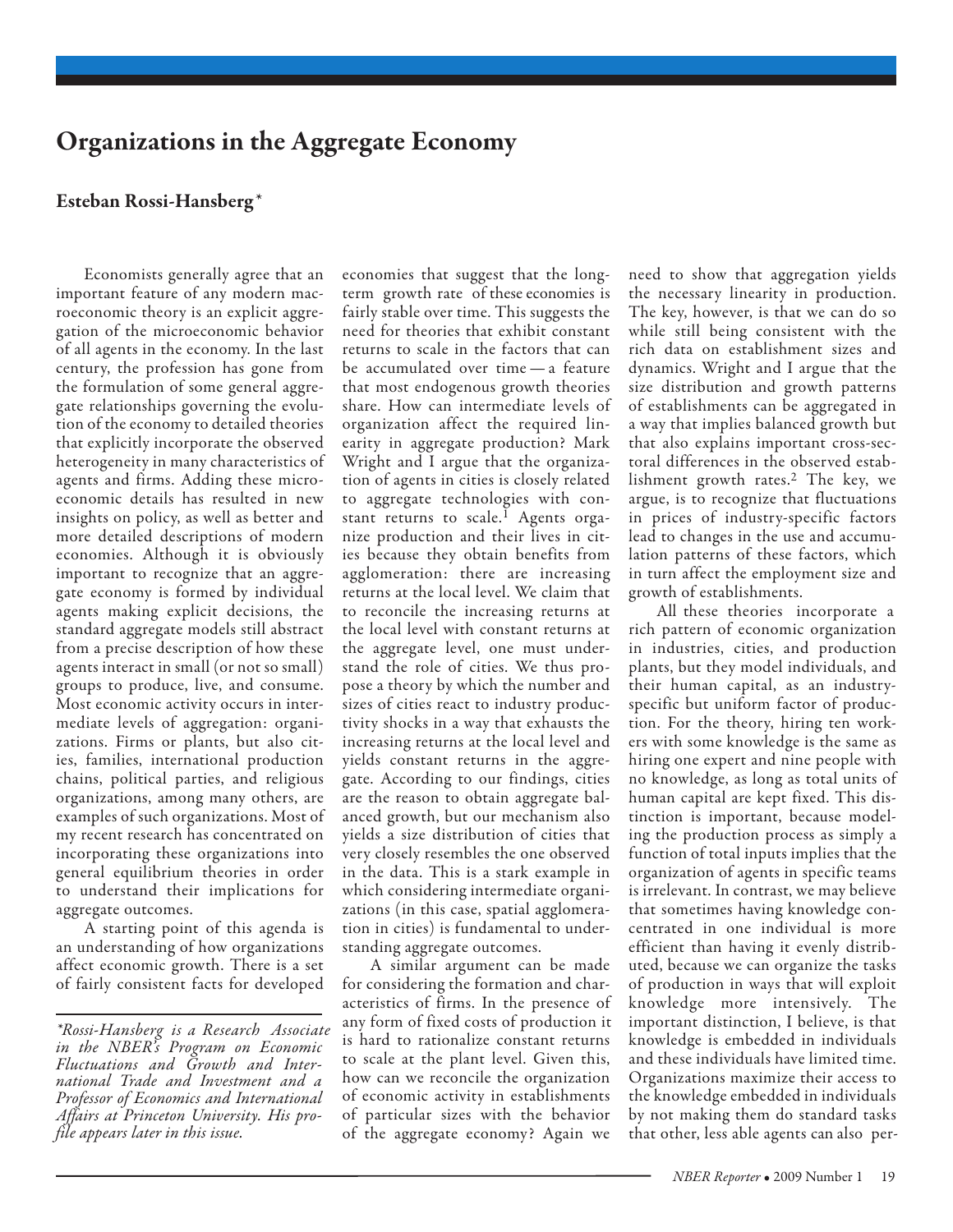form. Heterogeneous agents form production teams and the characteristics of this process, and the ability and knowledge of their co-workers, determines their productivity and compensation. Of course, once incorporated into an aggregate framework, these considerations have key implications for the distribution of wages in the economy, the size and characteristics of production teams, and aggregate productivity. In a series of papers, Luis Garicano and I have studied the implications of hierarchical organization for wage inequality, the cross-sectional implications of changes in information and communication technology  $(ICT),$ <sup>3</sup> and, more recently, the effect of ICT on innovation and growth.<sup>4</sup>

Incorporating the explicit decision of whom, and not only how many, workers to hire implies that the distribution of abilities in the population has important consequences for total output and efficiency. Naturally, it also has important consequences for trade and the international organization of production. An economy with many talented workers can organize more efficiently by using some less talented individuals to perform the most common and straightforward tasks. This implies that there are gains from trading production tasks internationally. Pol Antràs, Garicano, and I show that in such a framework the organization of international teams leads to more wage inequality in the south, gains from trade, and merchandise trade deficits in the north.5 We also study the role of intermediate managerial skills in generating trade in tasks across countries.<sup>6</sup> We find that having intermediate skilled agents is essential to being a good target for offshoring if communication technology in the target country is not particularly good. The logic is simple: intermediate managers are necessary to save on international communication costs, but their opportunity cost is to setup a firm on their own (which increases with the quality of communication technology).

The papers discussed above take the

stand that the tasks required for production are heterogeneous in terms of their difficulty or the ability or knowledge needed to solve them. Therefore, the location of their performance is determined by the distribution of skills in the different countries. But many tasks required for production are heterogeneous in other dimensions not related to ability or knowledge. A particularly important dimension for trade is heterogeneity in offshoring costs, namely, the cost of performing a task away from a firm's headquarters. Some tasks can require very basic skills but need to be performed close to headquarters (like janitorial or transportation services), while others require substantial knowledge but can easily be performed far away from headquarters (like tax accounting, or many business services). Heterogeneity in offshoring costs implies that, as tasks performed by workers of all talents can be offshored, any worker could win or lose from offshoring. Gene Grossman and I show that if the motive for trade is cost differences then, under some conditions, reductions in the costs of offshoring will lead to Pareto gains in the source country.7 All workers may gain from offshoring, because firms that intensively use low-skill tasks obtain a relative cost advantage, even though tasks performed by, say, low-skilled workers are being offshored. This leads to a higher demand for low-skill labor and a higher low-skill wage. Of course, there may be other, more standard effects on factor prices if there are labor mobility frictions or if task trade leads to changes in relative prices.

It is clear from this research that modeling the production problem and the resulting organization in more detail has allowed us to better understand the aggregate implications of globalization. The emergence of global production chains is an organizational phenomenon that can have important effects on factor prices, income levels, trade patterns, and growth. Antràs and I recently reviewed the progress made by this literature in exploring the role of organizations in trade.8 As we argue in our survey, most of the available research on the international organization of production in aggregate theories studies the case of trade in tasks between a developed and an underdeveloped country (north-south offshoring ). Trade in tasks is, however, by no means restricted to northsouth relationships. It is probably more important between developed economies. Of course, the motive for trade is less transparent in this case. One needs to incorporate some form of increasing returns. One avenue is to use internal increasing returns as in the "New Trade Theory." The difficulty with this approach is that it implies full specialization at the task level — an unappealing implication. Another avenue, which Grossman and I have favored in our work, is to use external increasing returns.9 Of course, the potential problem with using externalities in a competitive model is the existence of multiple equilibria attributable to standard coordination problems. We show that having a continuum of tasks, all of which are required for production, and letting firms outsource tasks and compete in prices, are enough to eliminate the potential multiplicity of equilibria. The reason is that an outsourcing firm can break an equilibrium in which the performance of the task is concentrated in a sub-optimal location by moving on its own, competing in prices, and obtaining the whole world market for the task. Importantly, since tasks are small relative to total production, the firm does not gain monopoly power. We use this framework to study the specialization pattern of tasks across developed economies.10 Our main result is that if two countries trade tasks, and are identical except for their size, the smaller one will specialize in the tasks with the low offshoring costs and will have lower wages.

To conclude, my work emphasizes the need to incorporate a rich set of organizations in our theories in order to understand aggregate phenomena. As is evident from this discussion, many